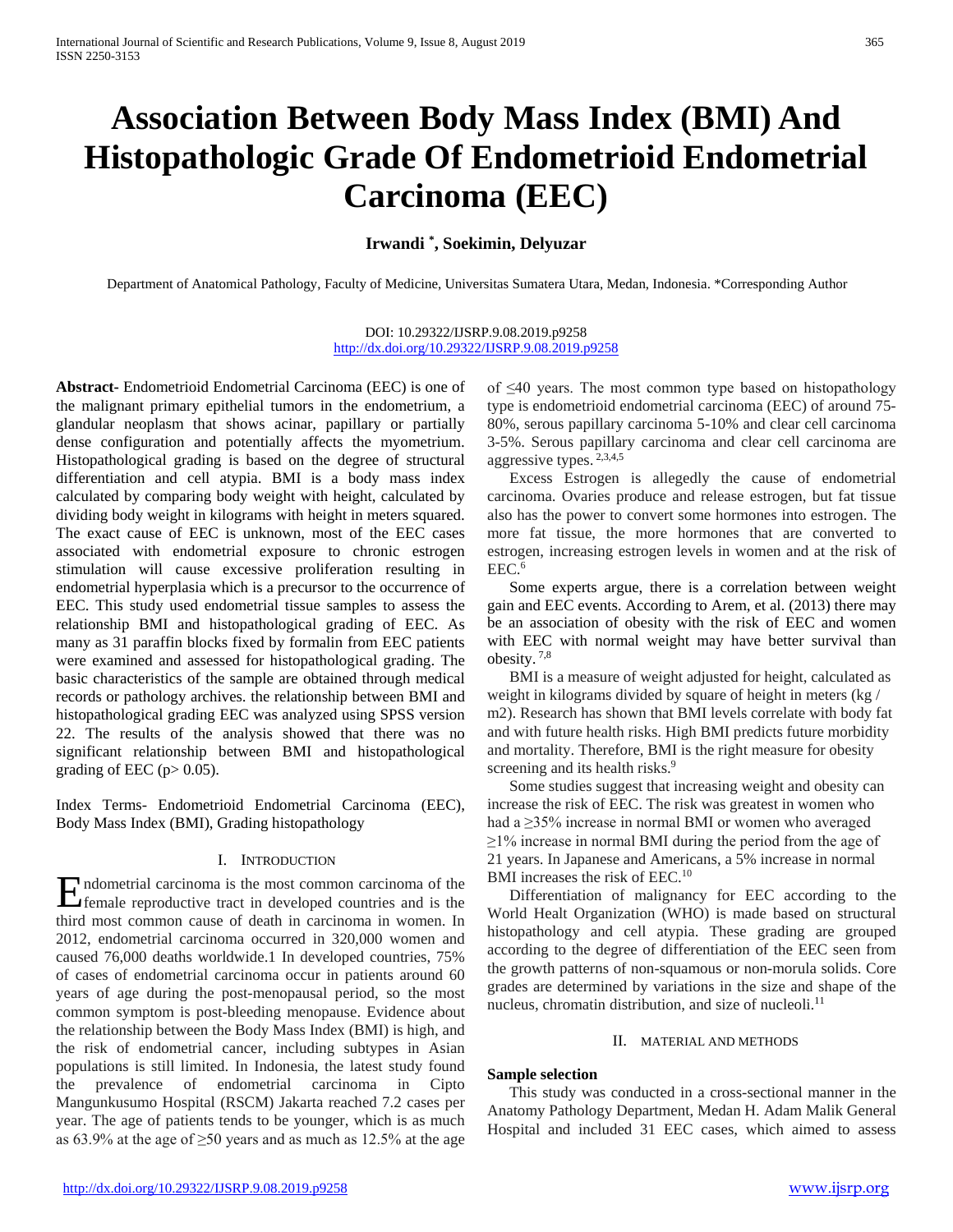whether there was a relationship between BMI and EEC histopathological grading. All samples are obtained through surgical procedures. The inclusion criteria were EEC cases with adequate clinical data, fixed tissue blocks with undamaged formalin-fixed with adequate tumor tissue. Detailed clinical data obtained from medical records or pathology records consisting of age, and BMI status or body weight and height, can then be calculated the number of BMI of these patients. Histopathological grading was determined independently by the researchers through a slide examination of hematoxylin and eosin.

# **Body Mass Index (BMI)**

BMI is a body mass index calculated by comparing body weight with height, calculated by dividing body weight in kilograms with height in meters squared.

$$
BMI = \frac{Weight Loss (Kilograms)}{Body Height (Meter)^2}
$$

BMI Category

| <b>Weight Status</b> |  |  |  |
|----------------------|--|--|--|
| Underweigth          |  |  |  |
| Normoweight          |  |  |  |
| Overweight           |  |  |  |
| Obesity              |  |  |  |
|                      |  |  |  |

## **Grading**

Histopathological grading is based on the degree of structural differentiation and cell atypia.15 This grading is grouped according to the degree of differentiation of EEC seen from the following non-squamous or non-morula solid growth patterns as follows: GI (5% or less), G-II (6 -50%), G-III (> 50%). The core grade is determined by variations in core size and shape, chromatin distribution, and nucleoli size. The grade-I core is oval, slightly enlarged, and has evenly spread chromatin. The grade-III nucleus showed a striking and pleomorphic enlargement, with irregular coarse chromatin and a prominent eosinophilic nucleoli. Grade-II core images between grade-I and grade-III. Mitotic activity is an independent variable but generally increases with an increase in core grade. 11,12,13,14,15,16

#### **Statistical analysis**

Statistical analysis was carried out using the SPSS version 22.0 software package (SPSS Inc., Chicago) with 95% confidence intervals and Microsoft Excel 2010. Variable categories were presented in frequency and percentage. The Kruskal-Wallis test was applied to find the relationship between BMI and EEC histopathology grading. P values > 0.05 were considered insignificant.

#### III. RESULT

The average age for Endometrioid Endometrial Carcinoma (EEC) patients is 53.4 ( $\pm$  14.1) with the youngest patients aged 21-26 as many as 1 case (3.2%) and the oldest age is the 81-86 age group year with a total sample of 1 case (3.2%), and the age of most patients was in the age group 51-56 years with a total

**Table 1. Characteristics of EEC patients based on age**

| BMI                       | Number of cases | Percentage (%) |  |  |
|---------------------------|-----------------|----------------|--|--|
| Age, mean $\pm$ SD, years | $53.4 \pm 14.1$ |                |  |  |
| $21 - 26$                 |                 | 3,2            |  |  |
| $27 - 32$                 | 2               | 6,5            |  |  |
| $33 - 38$                 |                 | 3,2            |  |  |
| $39 - 44$                 | 2               | 6,5            |  |  |
| $45 - 50$                 | 6               | 19.3           |  |  |
| $51 - 56$                 | 9               | 29,0           |  |  |
| $57 - 62$                 | 2               | 6,5            |  |  |
| $63 - 68$                 | $\mathfrak{D}$  | 6,5            |  |  |
| $69 - 74$                 | 4               | 12,9           |  |  |
| $75 - 80$                 |                 | 3,2            |  |  |
| $81 - 86$                 |                 | 3,2            |  |  |
| total                     | 31              | 100            |  |  |

Frequency distribution of EEC patients based on histopathological grading obtained data on frequency of EEC patients with histopathological grading of Grade I were 14 people (45.2%), Grade II was 8 people (25.8%), and Grade III was 9 people (29.0% ) shown in table 2.

## **Table 2. Grading of EEC patients histopathology**.

| Grading   | Total (n)      | Percentage (%) |
|-----------|----------------|----------------|
| Grade I   | $\overline{4}$ | 45,2           |
| Grade II  |                | 25,8           |
| Grade III |                |                |
| total     |                |                |



**Figure 1.** EEC A. Gr I, B. Gr II, C. Gr III

Characteristics of EEC patients based on the BMI category in EEC patients obtained data namely underweight with the number of 2 people (6.5%), normoweight as many as 15 people (48.4%), overweight as many as 8 people (25.8%), and obesity as many as 6 people ( 19.3%) listed in table 3.

#### **Table 3. BMI category in EEC patients**

| Total (n) | Percentage (%) |
|-----------|----------------|
|           | 6,5            |
| 15        | 48,4<br>25,8   |
|           |                |
| n         | 19.3           |
|           |                |
|           |                |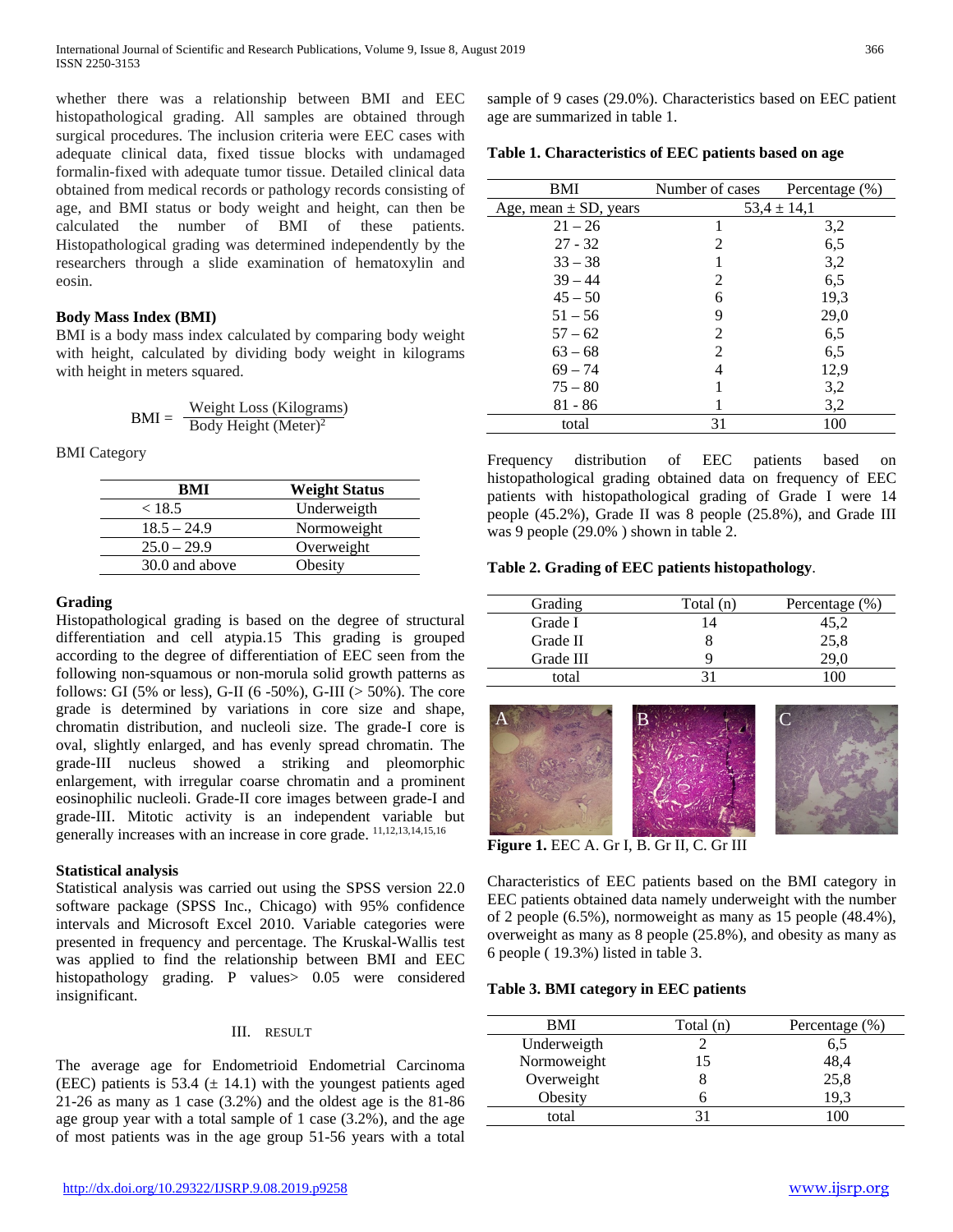Based on the WHO classification, EEC consists of grade I, grade II and grade III. And BMI consists of 4 categories of underweight, normoweight, overweight and obesity. The frequency distribution of all EEC patients based on BMI and histopathological grading can be seen in table 4.

**Table 4. BMI Distribution Based on Patients Grading**

|                           |                           | Grading        |               |             |               |     |               |                  |  |
|---------------------------|---------------------------|----------------|---------------|-------------|---------------|-----|---------------|------------------|--|
| N <sub>0</sub>            | <b>BMI</b>                | Grade          |               | Grade       |               |     |               | Grade 3 P-value* |  |
|                           |                           | n              | $\frac{0}{0}$ | $\mathbf n$ | $\frac{6}{9}$ | n   | $\frac{6}{9}$ |                  |  |
|                           | Underweight $1\,50.0\,1$  |                |               |             | 50,0          | - 0 | $\theta$      |                  |  |
| 2.                        | Normoweight 5 33,3 4 26,7 |                |               |             |               | 6   | 40.0          | 0,563            |  |
| 3.                        | Overweight                | $\overline{4}$ | 50.0 2 25.0   |             |               | 2   | 25,0          |                  |  |
| 4.                        | Obesity                   |                | 66.6          |             | 16.7          |     | 16.7          |                  |  |
| $\mathbf{a}$ $\mathbf{a}$ |                           |                |               |             |               |     |               |                  |  |

\*p>0,005

Based on table 4, it is stated that patients with underweight category have 1 case (50.0%) in grade 1 histopathological grading and 1 case (50.0%) in grade 2 and not even 1 case (0%) in grade 3. Furthermore in the normoweight category, there were 5 cases (33.3%) in grade 1 and 4 cases of histopathology grading (26.7%) in grade 2 and found 6 cases (40.0%) grade 3. While in the overweight category, there were 4 cases (50.0%) in grade 1 and 2 cases of histopathology grading (25.0%) in grade 2 and found 2 cases (25.0%) grade 3. And in the obesity category, there were 4 cases (66.6%). ) in grade 1 histopathology grading, 1 case (16.7%) in grade 2 and 1 case (16.7%) in grade 3.But the results of the analysis of the relationship between BMI and histopathological grading of EEC patients in this study obtained p-value =  $0.563$  (p>  $0.05$ ) which showed no significant relationship.

#### IV. DISCUSSION

EEC is a malignant primary epithelial tumor in the endometrium, a glandular neoplasm that shows acinar, papillary or partially dense configurations and potentially regarding myometrium.<sup>17</sup> Most cases of EEC are often associated with endometrial exposure to estrogen stimulation. In this study it was found from 31 samples of EEC patients that many occurred in the age range of 51 - 56 years (29.0%). This situation is in accordance with Sofian A (2010) study where the age of EEC patients at the age of  $\geq 50$  years. While in the Nevadunsky NS (2014) study, the results of the study showed that the average age of patients with EEC was 67.1 years with a standard deviation of  $\pm$  11.9 years. <sup>18</sup>

From this study also found that the highest rate of EEC patients was grade I as many as 14 people (45.2%). This is in accordance with the study of Nevadunsky NS (2014) which also stated that the highest number of EEC patients was grade I as many as 380 people  $(64.3\%)^{18}$ . While in the study of O.G. Trifanescu found the highest number of EEC patients in grade III histopathology.<sup>19</sup>

Characteristics of EEC patients based on the BMI category in EEC patients from this study, found the normoweight category as the highest number with 15 people (48.4%). While in the study

of Nevadunsky NS (2014) the highest number was in the category of obesity  $(66.3\%)$ .<sup>17</sup>

Some experts argue, there is a relationship of weight gain with the EEC event where excess estrogen is allegedly the cause. This excess produced estrogen will be stored cumulatively, considered to increase the risk of EEC.<sup>21</sup> Various factors known to affect EEC development include (1) obesity, (2) diabetes, (3) hypertension, (4) infertility, and (5) exposure against unopposed estrogen (estrogen used in replacement / estrogen therapy without progestin administration to prevent side effects). Prolonged estrogen replacement therapy and ovarian tumors that secrete estrogen increase the risk of endometrioid endometrial carcinoma.

The relationship between BMI and histopathological grading of EEC patients in this study found that the category of obesity with grade I histopathology grading was the highest incidence (66.6%). This is in accordance with the results of the Nevadunsky NS (2014) study which also obtained the category of obesity with grade I histology grading as the highest incidence (60.9%) 30. But the results of the analysis of the relationship between BMI and histopathological grading of EEC patients in this study obtained p-value =  $0.563$  (p $> 0.05$ ) which showed no significant relationship. This may be the data of BMI or body weight and height of the patients who came to RSUP HAM Medan, assessed at the same time. While the possibility of patients suffering from EEC has occurred long before the patient came to RSUP HAM Medan.

But from this study there is an interesting one although statistically the relationship between BMI and EEC histopathology grading is not significant. The consistency of the characteristics of overweight and obesity seems consistent in grade 1 with the highest incidence and decreasing with increasing histopathological grading of EEC. There is a tendency of overweight and obesity most often found in grade 1. While in grade 2 and grade 3 the incidence rate decreases. This may occur because of the patient's health condition which is decreasing due to the disease, or perhaps due to the patient's psychological state of the illness. Side effects of therapy also cannot be excluded as a cause of a decrease in the patient's BMI category along with the course of the disease.

#### V. CONCLUSION

There is no significant relationship between BMI and EEC histopathology grading.

#### COMPETING INTERESTS

The author has no financial interests relevant to the product or company described in this article.

## ACKNOWLEDGMENT

We would like to thank all staff of the Anatomical Pathology Department, University of North Sumatra / H. Adam Malik Central General Hospital, Medan, Indonesia for all their assistance and cooperation.